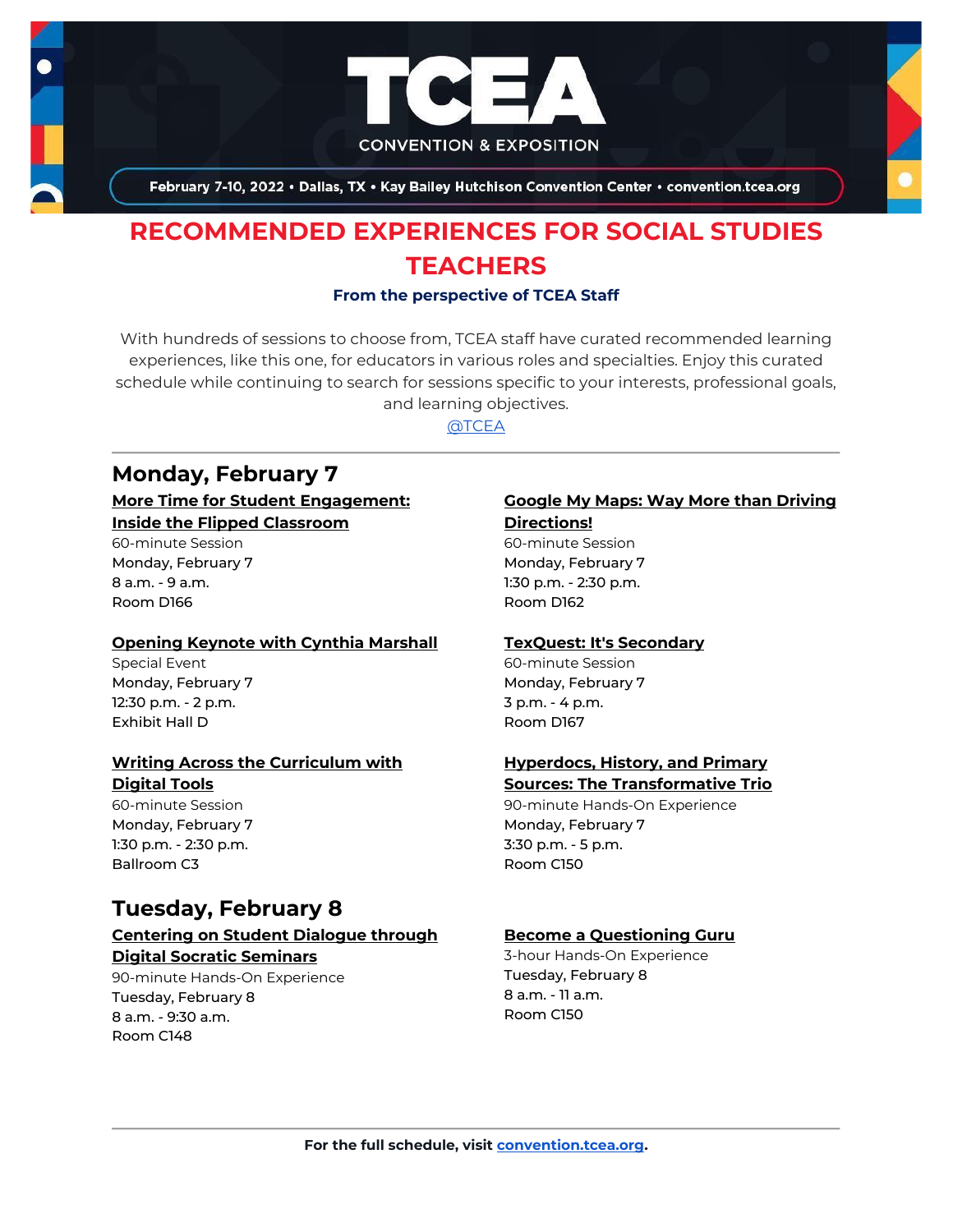



February 7-10, 2022 . Dallas, TX . Kay Bailey Hutchison Convention Center . convention.tcea.org

#### **[Desmos: A Tool for ANY Classroom, Not](https://register.tcea.org/2022/session_list.cfm?session_key=0235802E-F04D-A206-2B64-A3C812BACD6A&session_date=Tuesday,%20Feb%2008,%202022)**

**[Just Mathematics](https://register.tcea.org/2022/session_list.cfm?session_key=0235802E-F04D-A206-2B64-A3C812BACD6A&session_date=Tuesday,%20Feb%2008,%202022)** 60-minute Session Tuesday, February 8 9:30 a.m. - 10:30 a.m. Room D170

#### **[Blended Learning with Choice](https://register.tcea.org/2022/session_list.cfm?session_key=0231FDFA-F04D-A206-2B64-D1FB06269EC3&session_date=Tuesday,%20Feb%2008,%202022)**

60-minute Session Tuesday, February 8 noon - 1 p.m. Room C149

#### **[Supporting Student Readers and Writers](https://register.tcea.org/2022/session_list.cfm?session_key=CBC88EE5-F04D-A206-2B64-A6631F8C2BDF&session_date=Tuesday,%20Feb%2008,%202022)**

**[in Every Class](https://register.tcea.org/2022/session_list.cfm?session_key=CBC88EE5-F04D-A206-2B64-A6631F8C2BDF&session_date=Tuesday,%20Feb%2008,%202022)** 45-minute Session

Tuesday, February 8 12:30 p.m. - 1:15 p.m. Ballroom D1

# **Wednesday, February 9**

## **[How to Make Learning Stick](https://register.tcea.org/2022/session_list.cfm?session_key=0239CCCB-F04D-A206-2B64-DB4E1243673F&session_date=Wednesday,%20Feb%2009,%202022)**

45-minute Session Wednesday, February 9 8 a.m. - 8:45 a.m. Ballroom D1

#### **[Digital Break-Outs and Scavenger Hunts](https://register.tcea.org/2022/session_list.cfm?session_key=0235EBD8-F04D-A206-2B64-675FF68026C6&session_date=Wednesday,%20Feb%2009,%202022)  for the [Win-Win](https://register.tcea.org/2022/session_list.cfm?session_key=0235EBD8-F04D-A206-2B64-675FF68026C6&session_date=Wednesday,%20Feb%2009,%202022)**

60-minute Session Wednesday, February 9 8 a.m. - 9 a.m. Room C155

#### **[Designing a Culturally Relevant and](https://register.tcea.org/2022/session_list.cfm?session_key=61A1FC34-F04D-A206-2B64-00D3F0499C75&session_date=Wednesday,%20Feb%2009,%202022)  [Responsive Pedagogy](https://register.tcea.org/2022/session_list.cfm?session_key=61A1FC34-F04D-A206-2B64-00D3F0499C75&session_date=Wednesday,%20Feb%2009,%202022)**

90-minute Hands-On Experience Wednesday, February 9 8 a.m. - 9:30 a.m. Room C145

## **[Digital Tools for Building Relevance in](https://register.tcea.org/2022/session_list.cfm?session_key=0236648E-F04D-A206-2B64-62535BDD4A64&session_date=Tuesday,%20Feb%2008,%202022)**

**[Social Studies](https://register.tcea.org/2022/session_list.cfm?session_key=0236648E-F04D-A206-2B64-62535BDD4A64&session_date=Tuesday,%20Feb%2008,%202022)** 60-minute Session Tuesday, February 8 2:30 p.m. - 3:30 p.m. Room D174

## **[Robert Knight Exhibit Hall](https://register.tcea.org/2022/session_list.cfm?session_key=61CDF249-F04D-A206-2B64-15D6559D2515&session_date=Tuesday,%20Feb%2008,%202022)**

Special Event Tuesday, February 8 2 p.m. – 7 p.m. Exhibit Hall

## **[Social Studies and STEAM: Let's Do It!](https://register.tcea.org/2022/session_list.cfm?session_key=0240D533-F04D-A206-2B64-9BAB33AADB7A&session_date=Wednesday,%20Feb%2009,%202022)**

60-minute Session Wednesday, February 9 10 a.m. - 11 a.m. Room D174

## **[Riveting Realistic Research](https://register.tcea.org/2022/session_list.cfm?session_key=023F9CC0-F04D-A206-2B64-9E4334CB4DE8&session_date=Wednesday,%20Feb%2009,%202022)**

60-minute Session Wednesday, February 9 10 a.m. - 11 a.m. Room D167

## **[Game On! Gamification in the Classroom](https://register.tcea.org/2022/session_list.cfm?session_key=02385502-F04D-A206-2B64-00021E9CC407&session_date=Wednesday,%20Feb%2009,%202022)**

90-minute Session Wednesday, February 9 11 a.m. - 12:30 p.m. Room D166

## **[Dedicated Exhibit Hall](https://register.tcea.org/2022/session_list.cfm?session_key=61CDD8E6-F04D-A206-2B64-74AAAD8173D7&session_date=Wednesday,%20Feb%2009,%202022)**

Special Event Wednesday, February 9 2 p.m. – 3 p.m. Exhibit Hall